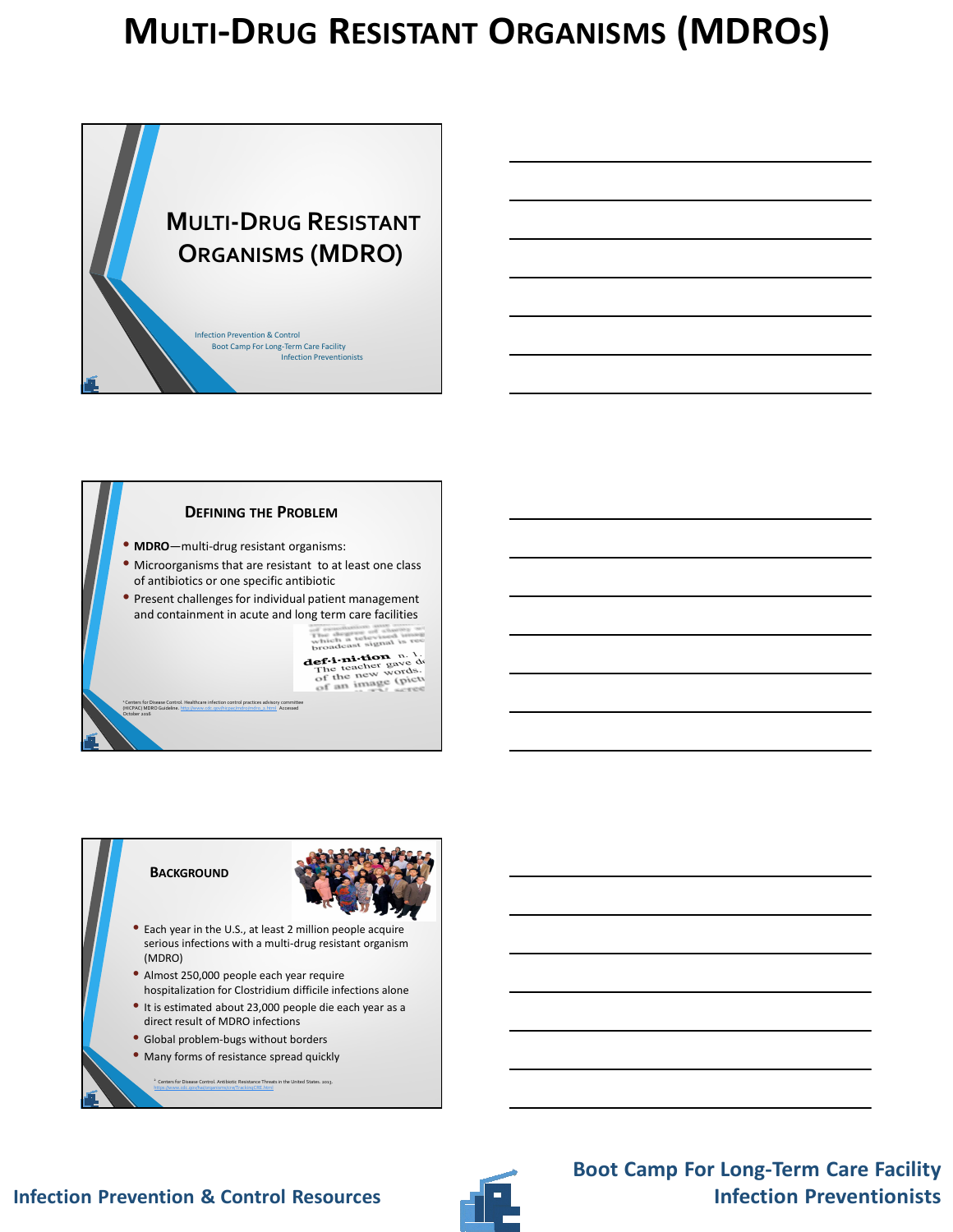





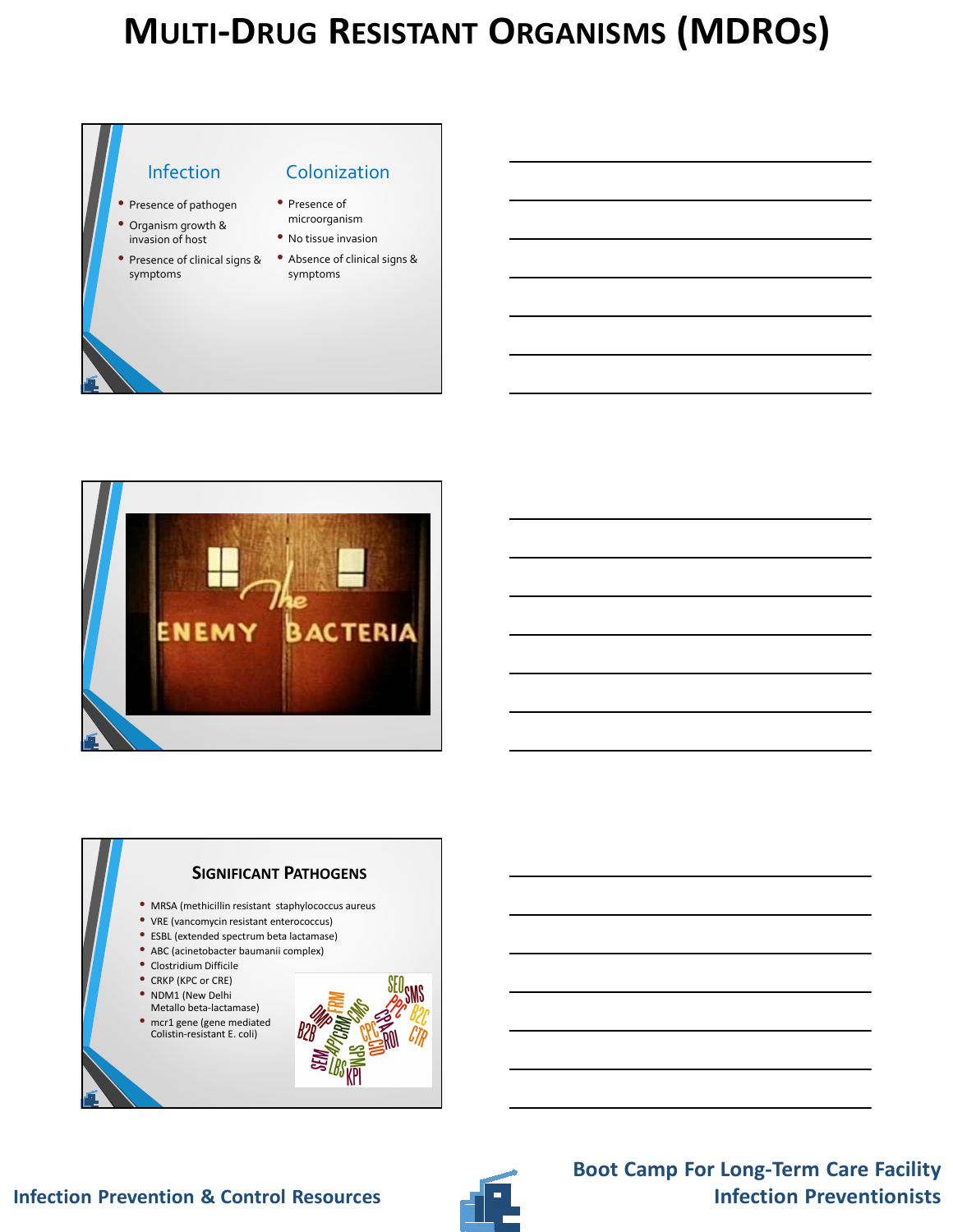### **MECHANISMS OF ANTIBIOTIC RESISTANCE** • Drug destruction by enzyme within organism (inactivation of drug) • Alteration of drug receptor/target sites • Decreased drug permeability or active efflux of the antibiotic • Chromosomal drug resistance occurs by spontaneous mutation in the gene locus that controls susceptibility to a drug 3 Medscape. Insights into Antibiotic Resistance Through Metagenomic Approaches.<br>http://www.medscape/.com/viewartcle/756378\_2 Last accessed October 2, 2016.

#### **MRSA**

- *Staphylococcus aureus* is a bacteria carried by healthy people in a variety of body sites (30% on skin, 20-30% in nares)
- One of the most prominent pathogens associated with community, hospital and livestock-associated infections
- Within two years after introduction of Methicillin, resistance was observed
- Transmitted by direct or indirect contact with persons harboring the organism or from the environment
- *Staphylococcus aureus* is a frequent asymptomatic
- colonizer of humans • Mild-to-severe skin infections are amongst the most common MRSA

related diseases



### **VRE**

- Vancomycin Resistant *Enterococcus* (faecalis or faecium)
- *Enteroccci* are commonly found in the intestinal tract of humans
- Can be transmitted through fecal-oral route
- Can cause life threatening infections like endocarditis (heart valves)
- A hearty organism that can survive on environmental surfaces for a long time (5 days to 46 months)

<sup>5</sup>Centers for Diseae Control. Healthcare associated infections https://www.cdc.gov/HAI/organisms/vre/vre/html

Accessed October 4, 2016

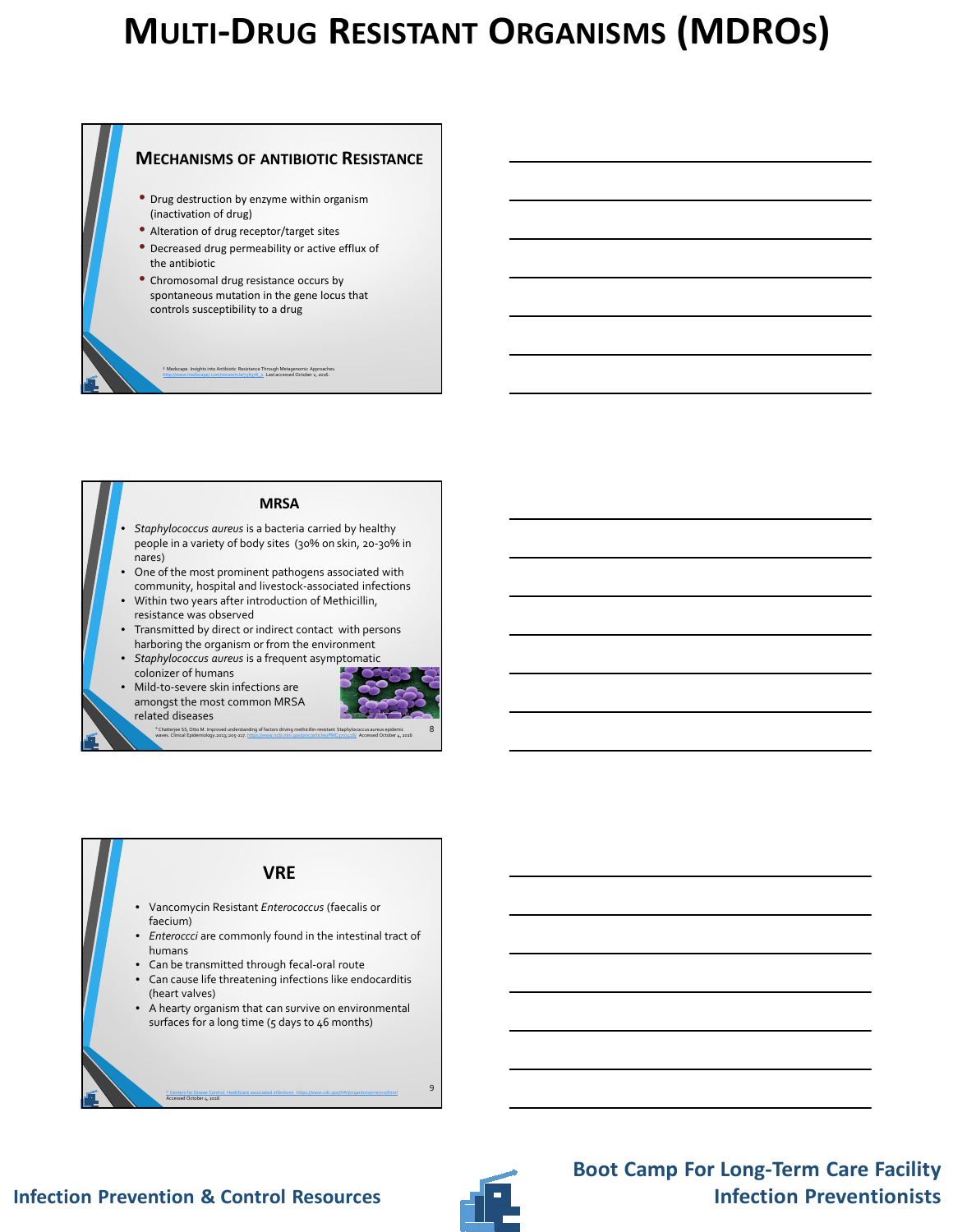



- Extended-spectrum beta lactamase-this is an enzyme developed by the organism
- Mostly found in gram negative organisms enterobacteriacea like *E. coli* and *Klebsiella pneumoniae*.
- This enzyme is carried on plasmids (DNA of the organism) which can be transferred to another organism
- This is a mutation whereby an enzyme produced by the organism inactivates certain antibiotics by adding an H2O molecule (called hydrolysis) e.g., penicillins and cephalosporins

er J, Zhang L, Buxton M, et al. Persistent extended-s Diseases 2009. November. http://wwwnc.cdc.gov/eid/article/15/11/08-1501 Accessed October 4, 2016









**Boot Camp For Long-Term Care Facility**